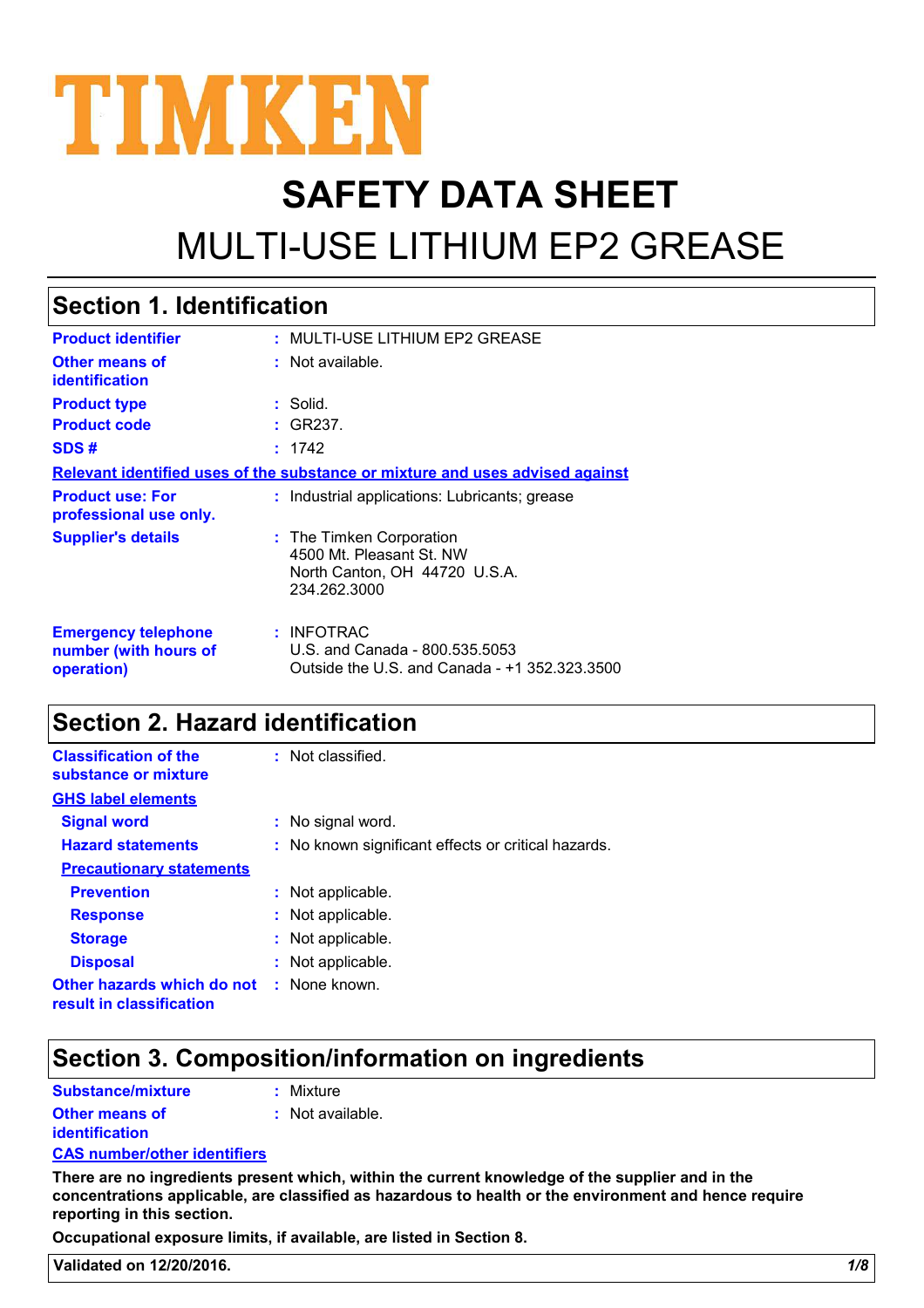### **Section 3. Composition/information on ingredients**

#### **Section 4. First-aid measures**

#### **Description of necessary first aid measures**

| <b>Eye contact</b>                                 | : Immediately flush eyes with plenty of water, occasionally lifting the upper and lower<br>eyelids. Check for and remove any contact lenses. Get medical attention if irritation<br>occurs.                                                                                                                                                               |
|----------------------------------------------------|-----------------------------------------------------------------------------------------------------------------------------------------------------------------------------------------------------------------------------------------------------------------------------------------------------------------------------------------------------------|
| <b>Inhalation</b>                                  | Remove victim to fresh air and keep at rest in a position comfortable for breathing.<br>Get medical attention if symptoms occur.                                                                                                                                                                                                                          |
| <b>Skin contact</b>                                | Flush contaminated skin with plenty of water. Remove contaminated clothing and<br>shoes. Get medical attention if symptoms occur.                                                                                                                                                                                                                         |
| <b>Ingestion</b>                                   | : Wash out mouth with water. Remove victim to fresh air and keep at rest in a<br>position comfortable for breathing. If material has been swallowed and the exposed<br>person is conscious, give small quantities of water to drink. Do not induce vomiting<br>unless directed to do so by medical personnel. Get medical attention if symptoms<br>occur. |
| Most important symptoms/effects, acute and delayed |                                                                                                                                                                                                                                                                                                                                                           |
| <b>Potential acute health effects</b>              |                                                                                                                                                                                                                                                                                                                                                           |
| <b>Eye contact</b>                                 | : No known significant effects or critical hazards.                                                                                                                                                                                                                                                                                                       |
| <b>Inhalation</b>                                  | : No known significant effects or critical hazards.                                                                                                                                                                                                                                                                                                       |
| <b>Skin contact</b>                                | : No known significant effects or critical hazards.                                                                                                                                                                                                                                                                                                       |
| <b>Ingestion</b>                                   | : No known significant effects or critical hazards.                                                                                                                                                                                                                                                                                                       |
| Over-exposure signs/symptoms                       |                                                                                                                                                                                                                                                                                                                                                           |
| <b>Eye contact</b>                                 | : No specific data.                                                                                                                                                                                                                                                                                                                                       |
| <b>Inhalation</b>                                  | : No specific data.                                                                                                                                                                                                                                                                                                                                       |
| <b>Skin contact</b>                                | : No specific data.                                                                                                                                                                                                                                                                                                                                       |
| <b>Ingestion</b>                                   | : No specific data.                                                                                                                                                                                                                                                                                                                                       |
|                                                    | Indication of immediate medical attention and special treatment needed, if necessary                                                                                                                                                                                                                                                                      |
| <b>Notes to physician</b>                          | : Treat symptomatically. Contact poison treatment specialist immediately if large<br>quantities have been ingested or inhaled.                                                                                                                                                                                                                            |
| <b>Specific treatments</b>                         | : No specific treatment.                                                                                                                                                                                                                                                                                                                                  |
| <b>Protection of first-aiders</b>                  | : No action shall be taken involving any personal risk or without suitable training.                                                                                                                                                                                                                                                                      |
| See toxicological information (Section 11)         |                                                                                                                                                                                                                                                                                                                                                           |

### **Section 5. Fire-fighting measures**

| <b>Extinguishing media</b>                               |                                                                                                                                                                                                     |
|----------------------------------------------------------|-----------------------------------------------------------------------------------------------------------------------------------------------------------------------------------------------------|
| <b>Suitable extinguishing</b><br>media                   | : Use an extinguishing agent suitable for the surrounding fire.                                                                                                                                     |
| <b>Unsuitable extinguishing</b><br>media                 | : None known.                                                                                                                                                                                       |
| <b>Specific hazards arising</b><br>from the chemical     | : No specific fire or explosion hazard.                                                                                                                                                             |
| <b>Hazardous thermal</b><br>decomposition products       | : No specific data.                                                                                                                                                                                 |
| <b>Special protective actions</b><br>for fire-fighters   | : Promptly isolate the scene by removing all persons from the vicinity of the incident if<br>there is a fire. No action shall be taken involving any personal risk or without<br>suitable training. |
| <b>Special protective</b><br>equipment for fire-fighters | : Fire-fighters should wear appropriate protective equipment and self-contained<br>breathing apparatus (SCBA) with a full face-piece operated in positive pressure<br>mode.                         |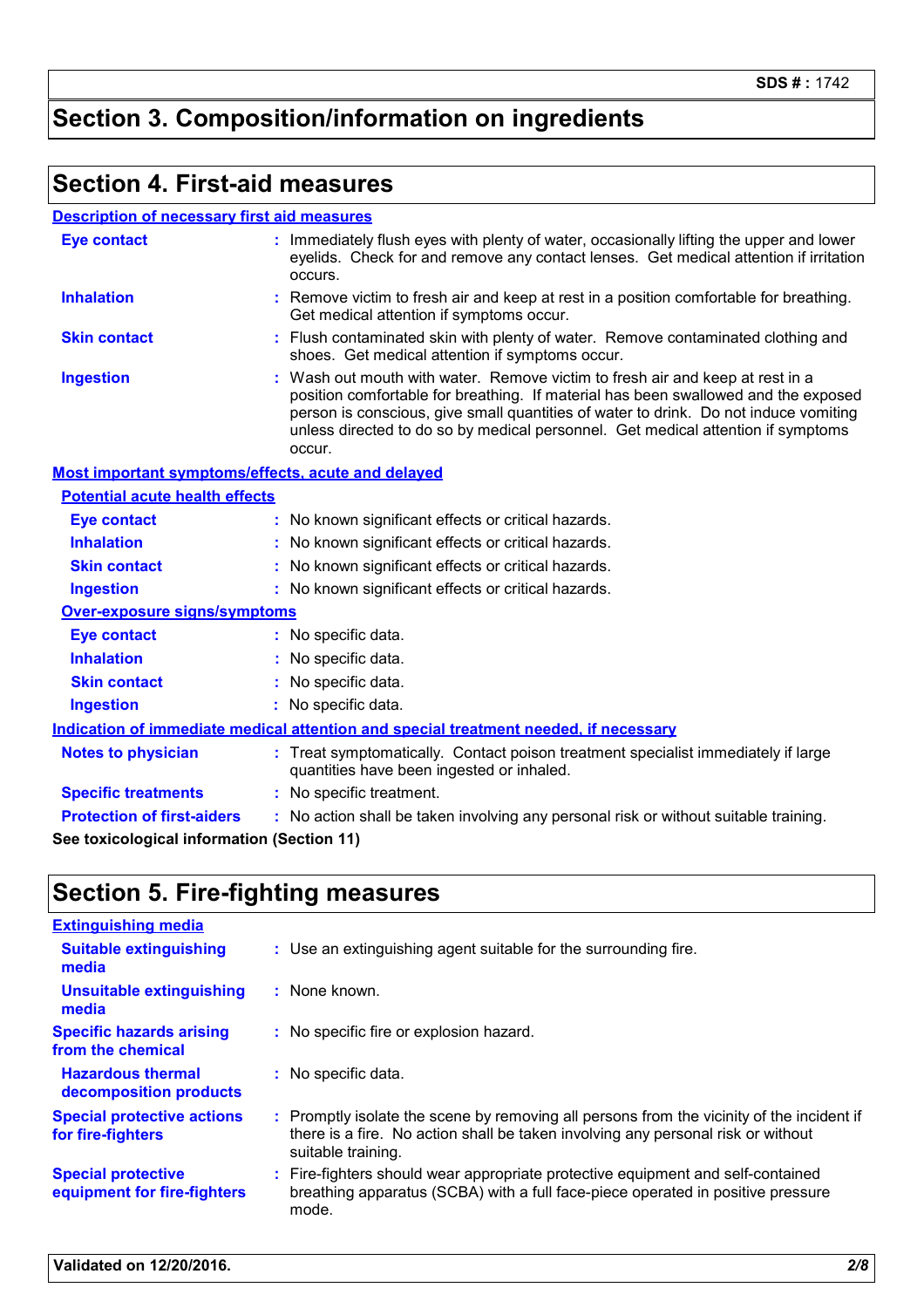### **Section 6. Accidental release measures**

|                                                              | <b>Personal precautions, protective equipment and emergency procedures</b>                                                                                                                                                                                                                                                                          |
|--------------------------------------------------------------|-----------------------------------------------------------------------------------------------------------------------------------------------------------------------------------------------------------------------------------------------------------------------------------------------------------------------------------------------------|
| For non-emergency<br>personnel                               | : No action shall be taken involving any personal risk or without suitable training.<br>Evacuate surrounding areas. Keep unnecessary and unprotected personnel from<br>entering. Do not touch or walk through spilled material. Put on appropriate<br>personal protective equipment.                                                                |
|                                                              | <b>For emergency responders</b> : If specialized clothing is required to deal with the spillage, take note of any<br>information in Section 8 on suitable and unsuitable materials. See also the<br>information in "For non-emergency personnel".                                                                                                   |
| <b>Environmental precautions</b>                             | : Avoid dispersal of spilled material and runoff and contact with soil, waterways,<br>drains and sewers. Inform the relevant authorities if the product has caused<br>environmental pollution (sewers, waterways, soil or air).                                                                                                                     |
| <b>Methods and materials for containment and cleaning up</b> |                                                                                                                                                                                                                                                                                                                                                     |
| <b>Small spill</b>                                           | : Move containers from spill area. Vacuum or sweep up material and place in a<br>designated, labeled waste container. Dispose of via a licensed waste disposal<br>contractor.                                                                                                                                                                       |
| <b>Large spill</b>                                           | : Move containers from spill area. Prevent entry into sewers, water courses,<br>basements or confined areas. Vacuum or sweep up material and place in a<br>designated, labeled waste container. Dispose of via a licensed waste disposal<br>contractor. Note: see Section 1 for emergency contact information and Section 13<br>for waste disposal. |

### **Section 7. Handling and storage**

| <b>Precautions for safe handling</b>                                             |                                                                                                                                                                                                                                                                                                                                                                                                                                                                                                               |
|----------------------------------------------------------------------------------|---------------------------------------------------------------------------------------------------------------------------------------------------------------------------------------------------------------------------------------------------------------------------------------------------------------------------------------------------------------------------------------------------------------------------------------------------------------------------------------------------------------|
| <b>Protective measures</b>                                                       | : Put on appropriate personal protective equipment (see Section 8).                                                                                                                                                                                                                                                                                                                                                                                                                                           |
| <b>Advice on general</b><br>occupational hygiene                                 | : Eating, drinking and smoking should be prohibited in areas where this material is<br>handled, stored and processed. Workers should wash hands and face before<br>eating, drinking and smoking. Remove contaminated clothing and protective<br>equipment before entering eating areas. See also Section 8 for additional<br>information on hygiene measures.                                                                                                                                                 |
| <b>Conditions for safe storage,</b><br>including any<br><b>incompatibilities</b> | : Store in accordance with local regulations. Store in original container protected<br>from direct sunlight in a dry, cool and well-ventilated area, away from incompatible<br>materials (see Section 10) and food and drink. Keep container tightly closed and<br>sealed until ready for use. Containers that have been opened must be carefully<br>resealed and kept upright to prevent leakage. Do not store in unlabeled containers.<br>Use appropriate containment to avoid environmental contamination. |

### **Section 8. Exposure controls/personal protection**

| <b>Control parameters</b>                         |                                                                                                                                                                                                                                                                                                                                                                                                   |
|---------------------------------------------------|---------------------------------------------------------------------------------------------------------------------------------------------------------------------------------------------------------------------------------------------------------------------------------------------------------------------------------------------------------------------------------------------------|
| <b>Occupational exposure limits</b>               |                                                                                                                                                                                                                                                                                                                                                                                                   |
| None.                                             |                                                                                                                                                                                                                                                                                                                                                                                                   |
| <b>Appropriate engineering</b><br><b>controls</b> | : Good general ventilation should be sufficient to control worker exposure to airborne<br>contaminants.                                                                                                                                                                                                                                                                                           |
| <b>Environmental exposure</b><br><b>controls</b>  | : Emissions from ventilation or work process equipment should be checked to ensure<br>they comply with the requirements of environmental protection legislation. In some<br>cases, fume scrubbers, filters or engineering modifications to the process<br>equipment will be necessary to reduce emissions to acceptable levels.                                                                   |
| <b>Individual protection measures</b>             |                                                                                                                                                                                                                                                                                                                                                                                                   |
| <b>Hygiene measures</b>                           | : Wash hands, forearms and face thoroughly after handling chemical products, before<br>eating, smoking and using the lavatory and at the end of the working period.<br>Appropriate techniques should be used to remove potentially contaminated clothing.<br>Wash contaminated clothing before reusing. Ensure that eyewash stations and<br>safety showers are close to the workstation location. |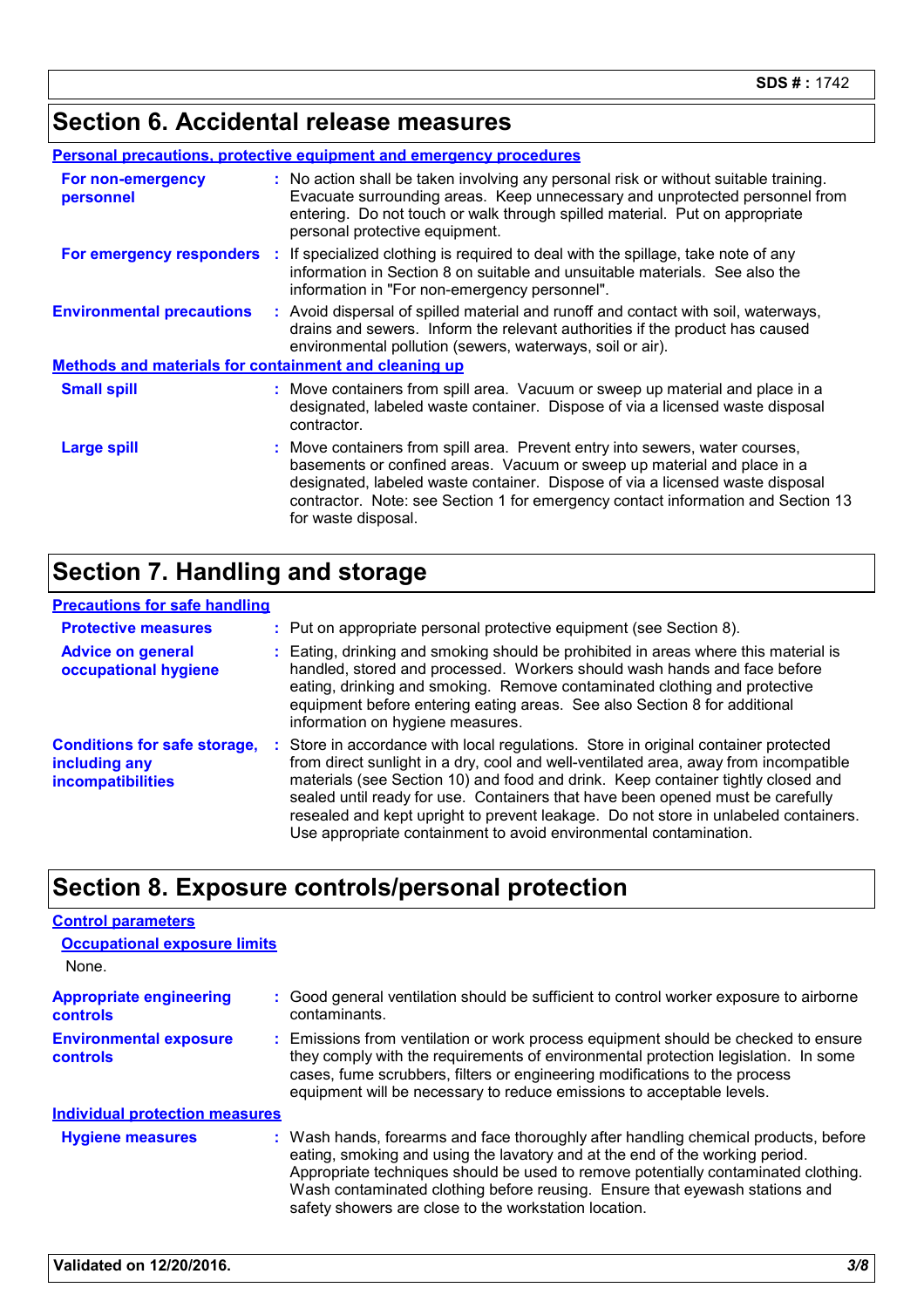## **Section 8. Exposure controls/personal protection**

| <b>Eye/face protection</b>    | : Safety eyewear complying with an approved standard should be used when a risk<br>assessment indicates this is necessary to avoid exposure to liquid splashes, mists,<br>gases or dusts. If contact is possible, the following protection should be worn,<br>unless the assessment indicates a higher degree of protection: safety glasses with<br>side-shields. |
|-------------------------------|-------------------------------------------------------------------------------------------------------------------------------------------------------------------------------------------------------------------------------------------------------------------------------------------------------------------------------------------------------------------|
| <b>Skin protection</b>        |                                                                                                                                                                                                                                                                                                                                                                   |
| <b>Hand protection</b>        | : Chemical-resistant, impervious gloves complying with an approved standard should<br>be worn at all times when handling chemical products if a risk assessment indicates<br>this is necessary.                                                                                                                                                                   |
| <b>Body protection</b>        | : Personal protective equipment for the body should be selected based on the task<br>being performed and the risks involved and should be approved by a specialist<br>before handling this product.                                                                                                                                                               |
| <b>Other skin protection</b>  | : Appropriate footwear and any additional skin protection measures should be<br>selected based on the task being performed and the risks involved and should be<br>approved by a specialist before handling this product.                                                                                                                                         |
| <b>Respiratory protection</b> | : Based on the hazard and potential for exposure, select a respirator that meets the<br>appropriate standard or certification. Respirators must be used according to a<br>respiratory protection program to ensure proper fitting, training, and other important<br>aspects of use.                                                                               |

### **Section 9. Physical and chemical properties**

| <b>Appearance</b>                                 |                                                                                                                  |
|---------------------------------------------------|------------------------------------------------------------------------------------------------------------------|
| <b>Physical state</b>                             | : Solid. [grease]                                                                                                |
| <b>Color</b>                                      | Amber.                                                                                                           |
| Odor                                              | Mild. Petroleum oil                                                                                              |
| <b>Odor threshold</b>                             | : Not available.                                                                                                 |
| pH                                                | Not applicable.                                                                                                  |
| <b>Melting point</b>                              | : Not available.                                                                                                 |
| <b>Boiling point</b>                              | : Not available.                                                                                                 |
| <b>Flash point</b>                                | : Not available.                                                                                                 |
| <b>Evaporation rate</b>                           | : Not available.                                                                                                 |
| <b>Flammability (solid, gas)</b>                  | Flammable in the presence of the following materials or conditions: open flames,<br>sparks and static discharge. |
| Lower and upper explosive<br>(flammable) limits   | : Not available.                                                                                                 |
| <b>Vapor pressure</b>                             | : Not available.                                                                                                 |
| <b>Vapor density</b>                              | : Not available.                                                                                                 |
| <b>Relative density</b>                           | $: 0.9$ g/cm <sup>3</sup>                                                                                        |
| <b>Solubility</b>                                 | Insoluble in the following materials: cold water.                                                                |
| <b>Partition coefficient: n-</b><br>octanol/water | : Not available.                                                                                                 |
| <b>Auto-ignition temperature</b>                  | : Not available.                                                                                                 |
| <b>Decomposition temperature</b>                  | : Not available.                                                                                                 |
| <b>Viscosity</b>                                  | : Kinematic (40°C (104°F)): >0.21 cm <sup>2</sup> /s (>21 cSt)                                                   |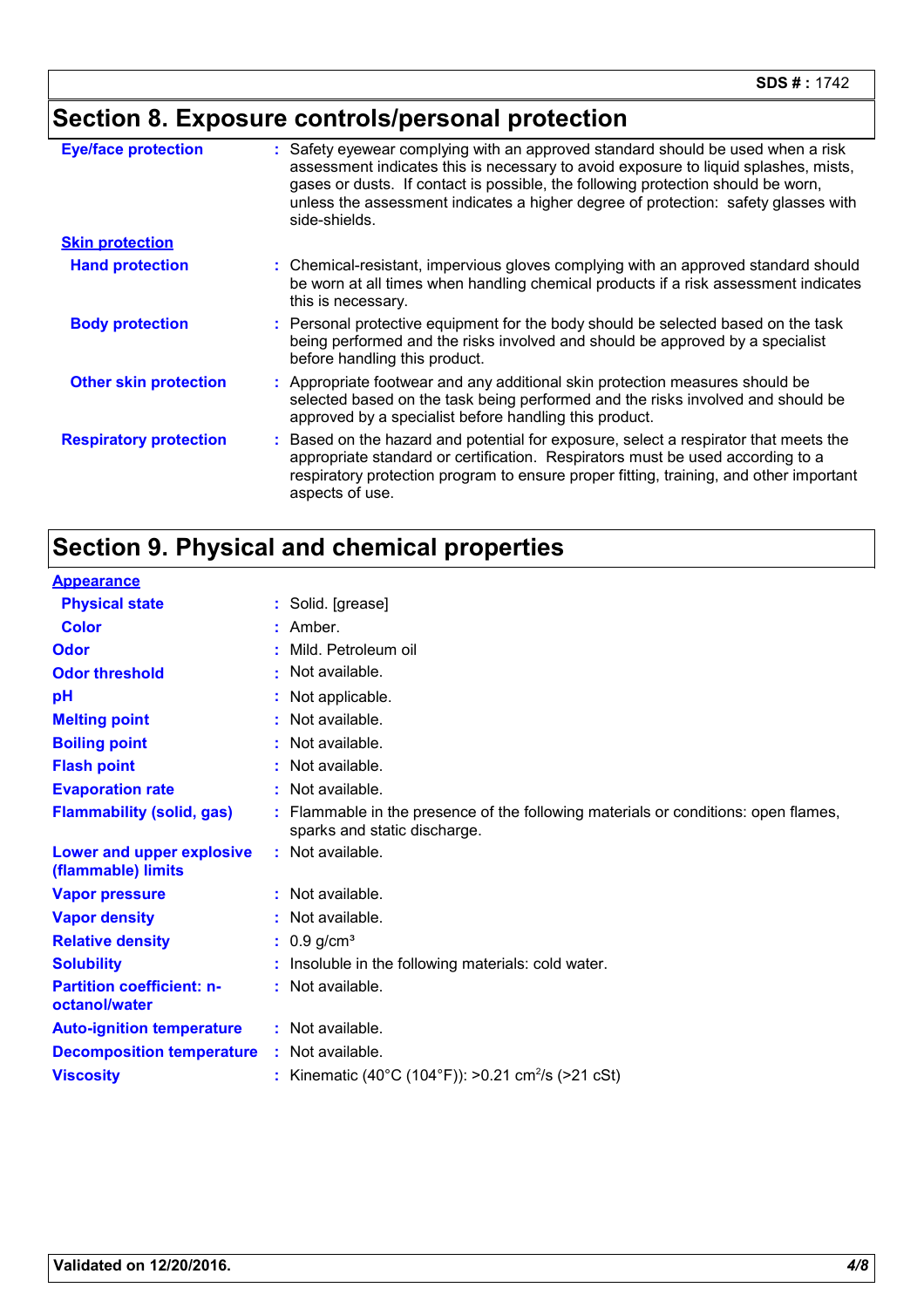### **Section 10. Stability and reactivity**

| <b>Reactivity</b>                                           | : No specific test data related to reactivity available for this product or its ingredients.              |
|-------------------------------------------------------------|-----------------------------------------------------------------------------------------------------------|
| <b>Chemical stability</b>                                   | : The product is stable.                                                                                  |
| <b>Possibility of hazardous</b><br>reactions                | : Under normal conditions of storage and use, hazardous reactions will not occur.                         |
| <b>Conditions to avoid</b><br><b>Incompatible materials</b> | : No specific data.<br>: No specific data.                                                                |
| <b>Hazardous decomposition</b><br>products                  | : Under normal conditions of storage and use, hazardous decomposition products<br>should not be produced. |

### **Section 11. Toxicological information**

| Information on toxicological effects                                        |                                                                                                                                                              |
|-----------------------------------------------------------------------------|--------------------------------------------------------------------------------------------------------------------------------------------------------------|
| <b>Acute toxicity</b>                                                       |                                                                                                                                                              |
| <b>Conclusion/Summary</b>                                                   | : No known significant effects or critical hazards.                                                                                                          |
| <b>Irritation/Corrosion</b>                                                 |                                                                                                                                                              |
| <b>Conclusion/Summary</b>                                                   |                                                                                                                                                              |
| <b>Skin</b>                                                                 | No known significant effects or critical hazards.                                                                                                            |
| <b>Eyes</b>                                                                 | No known significant effects or critical hazards.                                                                                                            |
| <b>Respiratory</b>                                                          | No known significant effects or critical hazards.                                                                                                            |
| <b>Sensitization</b>                                                        |                                                                                                                                                              |
| <b>Conclusion/Summary</b>                                                   |                                                                                                                                                              |
| <b>Skin</b>                                                                 | : No specific information is available in our database regarding the skin sensitizing<br>properties of this product. Sensitization not suspected for humans. |
| <b>Respiratory</b>                                                          | : Sensitization not suspected for humans.                                                                                                                    |
| <b>Mutagenicity</b>                                                         |                                                                                                                                                              |
| <b>Conclusion/Summary</b>                                                   | : There are no data available on the mixture itself. Mutagenicity not suspected for<br>humans.                                                               |
| <b>Carcinogenicity</b>                                                      |                                                                                                                                                              |
| <b>Conclusion/Summary</b>                                                   | There are no data available on the mixture itself. Carcinogenicity not suspected for<br>humans.                                                              |
| <b>Reproductive toxicity</b>                                                |                                                                                                                                                              |
| <b>Conclusion/Summary</b>                                                   | : There are no data available on the mixture itself. Not considered to be dangerous to<br>humans, according to our database.                                 |
| <b>Teratogenicity</b>                                                       |                                                                                                                                                              |
| <b>Conclusion/Summary</b>                                                   | : There are no data available on the mixture itself. Teratogenicity not suspected for<br>humans.                                                             |
| <b>Specific target organ toxicity (single exposure)</b>                     |                                                                                                                                                              |
| Not available.                                                              |                                                                                                                                                              |
| <b>Specific target organ toxicity (repeated exposure)</b><br>Not available. |                                                                                                                                                              |
| <b>Aspiration hazard</b><br>Not available.                                  |                                                                                                                                                              |
| <b>Information on the likely</b><br>routes of exposure                      | : Routes of entry anticipated: Oral, Dermal.                                                                                                                 |
| <b>Potential acute health effects</b>                                       |                                                                                                                                                              |
| <b>Eye contact</b>                                                          | No known significant effects or critical hazards.                                                                                                            |
| <b>Inhalation</b>                                                           | No known significant effects or critical hazards.                                                                                                            |
| <b>Skin contact</b>                                                         | No known significant effects or critical hazards.                                                                                                            |
|                                                                             |                                                                                                                                                              |

**Validated on 12/20/2016.** *5/8*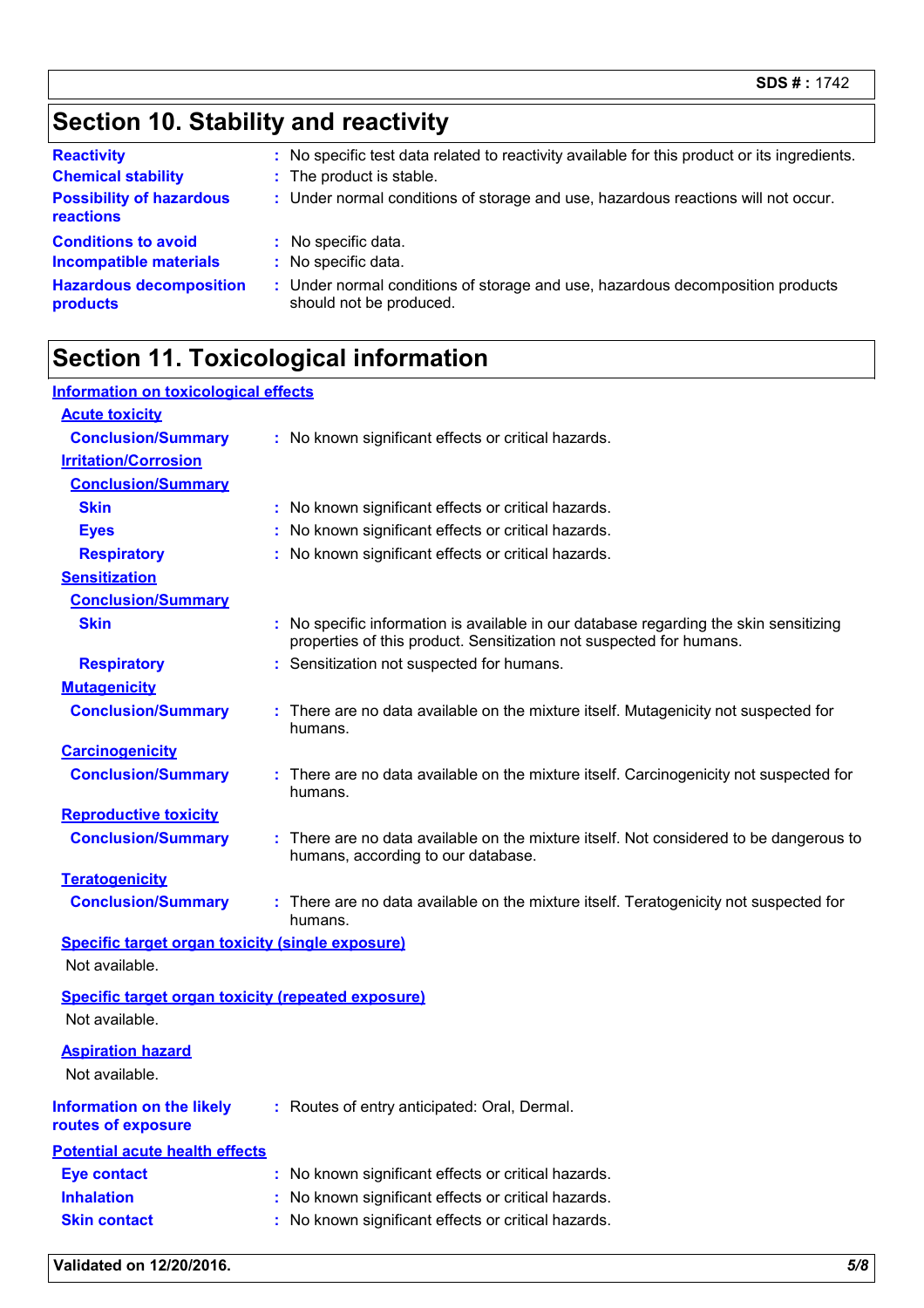#### **Section 11. Toxicological information Conclusion/Summary :** No known significant effects or critical hazards. **Ingestion :** No known significant effects or critical hazards. **General :** No known significant effects or critical hazards. **Carcinogenicity** : No known significant effects or critical hazards. **Mutagenicity :** No known significant effects or critical hazards. **Teratogenicity :** No known significant effects or critical hazards. **Developmental effects :** No known significant effects or critical hazards. **Fertility effects :** No known significant effects or critical hazards. **Symptoms related to the physical, chemical and toxicological characteristics Skin contact Ingestion Inhalation :** No specific data. No specific data. **:** No specific data. **: Eye contact :** No specific data. **Potential chronic health effects Delayed and immediate effects and also chronic effects from short and long term exposure Numerical measures of toxicity Potential immediate effects :** Not available. **Short term exposure Potential delayed effects :** Not available. **Potential immediate effects :** Not available. **Long term exposure Potential delayed effects :** Not available.

#### **Acute toxicity estimates**

Not available.

### **Section 12. Ecological information**

| <b>Toxicity</b>                                         |                                                        |                                                                                 |                         |
|---------------------------------------------------------|--------------------------------------------------------|---------------------------------------------------------------------------------|-------------------------|
| <b>Conclusion/Summary</b>                               | $:$ There are no data available on the mixture itself. |                                                                                 |                         |
| <b>Persistence and degradability</b>                    |                                                        |                                                                                 |                         |
| <b>Conclusion/Summary</b>                               |                                                        | This product has not been tested for biodegradation. Not readily biodegradable. |                         |
| <b>Product/ingredient name</b>                          | <b>Aquatic half-life</b>                               | <b>Photolysis</b>                                                               | <b>Biodegradability</b> |
| <b>MULTI-USE LITHIUM EP2</b><br><b>GREASE</b>           |                                                        |                                                                                 | Not readily             |
| <b>Bioaccumulative potential</b>                        |                                                        |                                                                                 |                         |
| Not available.                                          |                                                        |                                                                                 |                         |
| <b>Mobility in soil</b>                                 |                                                        |                                                                                 |                         |
| <b>Soil/water partition</b><br><b>coefficient (Koc)</b> | : Not available.                                       |                                                                                 |                         |
| <b>Other adverse effects</b>                            | : No known significant effects or critical hazards.    |                                                                                 |                         |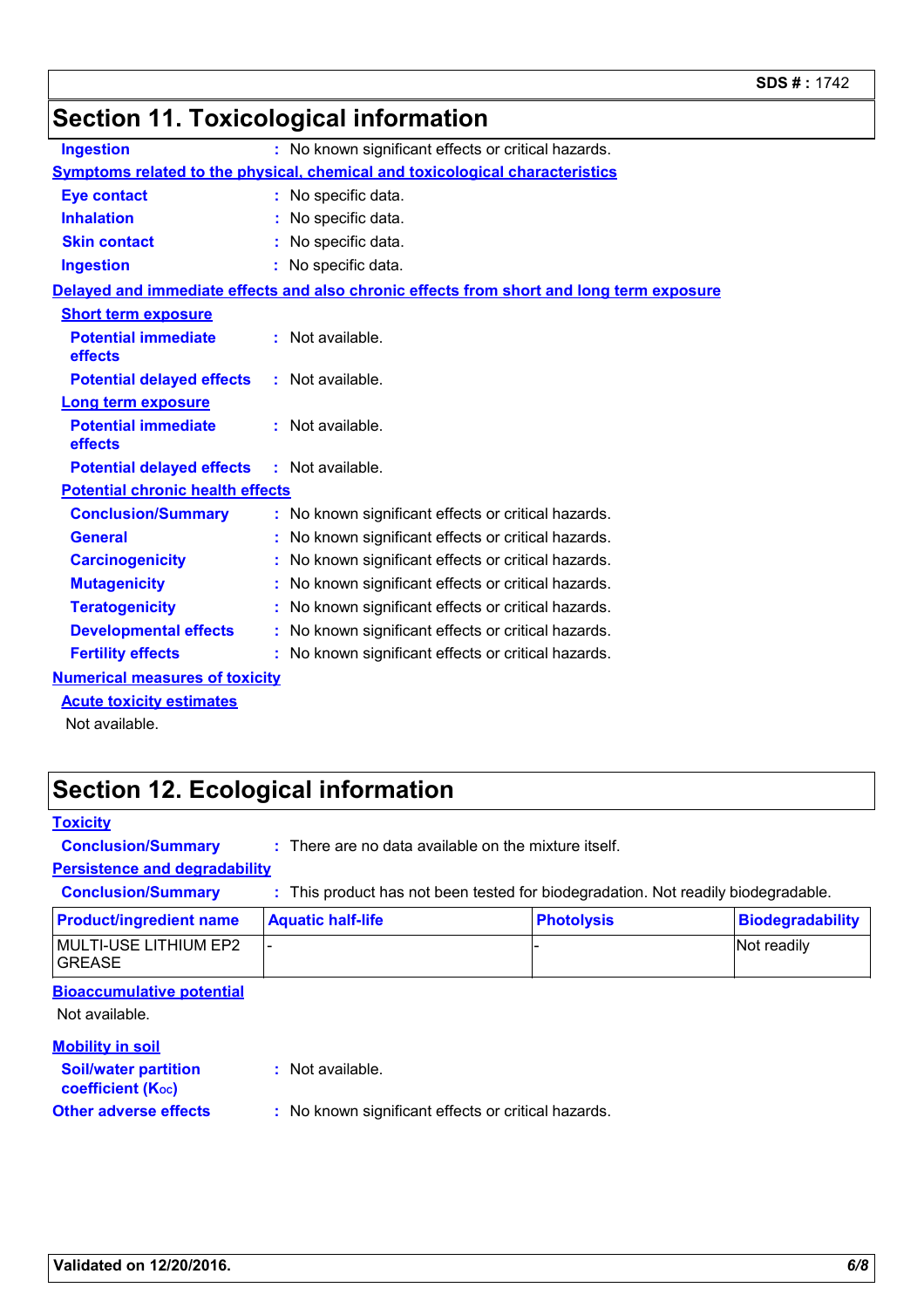### **Section 13. Disposal considerations**

**Disposal methods :**

The generation of waste should be avoided or minimized wherever possible. Disposal of this product, solutions and any by-products should at all times comply with the requirements of environmental protection and waste disposal legislation and any regional local authority requirements. Dispose of surplus and nonrecyclable products via a licensed waste disposal contractor. Waste should not be disposed of untreated to the sewer unless fully compliant with the requirements of all authorities with jurisdiction. Waste packaging should be recycled. Incineration or landfill should only be considered when recycling is not feasible. This material and its container must be disposed of in a safe way. Empty containers or liners may retain some product residues. Avoid dispersal of spilled material and runoff and contact with soil, waterways, drains and sewers.

#### **Section 14. Transport information**

|                                      | <b>TDG</b><br><b>Classification</b> | <b>DOT</b><br><b>Classification</b> | <b>ADR/RID</b> | <b>IMDG</b>    | <b>IATA</b>    |
|--------------------------------------|-------------------------------------|-------------------------------------|----------------|----------------|----------------|
| <b>UN number</b>                     | Not regulated.                      | Not regulated.                      | Not regulated. | Not regulated. | Not regulated. |
| <b>UN proper</b><br>shipping name    |                                     |                                     |                |                |                |
| <b>Transport</b><br>hazard class(es) |                                     | -                                   |                |                |                |
| <b>Packing group</b>                 | $\blacksquare$                      | $\overline{\phantom{a}}$            | ۰              |                |                |
| <b>Environmental</b><br>hazards      | No.                                 | No.                                 | No.            | No.            | No.            |
| <b>Additional</b><br>information     | $\overline{\phantom{0}}$            | $\overline{\phantom{0}}$            |                |                |                |

**Special precautions for user Transport within user's premises:** always transport in closed containers that are **:** upright and secure. Ensure that persons transporting the product know what to do in the event of an accident or spillage.

**Transport in bulk according to Annex II of MARPOL and the IBC Code :** Not available.

### **Section 15. Regulatory information**

#### **Canadian lists**

- 
- **Canadian NPRI :** None of the components are listed.

- **CEPA Toxic substances :** None of the components are listed.
- 
- **Canada inventory :** All components are listed or exempted.

#### **International regulations**

**Chemical Weapon Convention List Schedules I, II & III Chemicals** Not listed.

#### **Montreal Protocol (Annexes A, B, C, E)**

Not listed.

#### **Stockholm Convention on Persistent Organic Pollutants**

Not listed.

#### **Rotterdam Convention on Prior Inform Consent (PIC)**

**Validated on 12/20/2016.** *7/8*